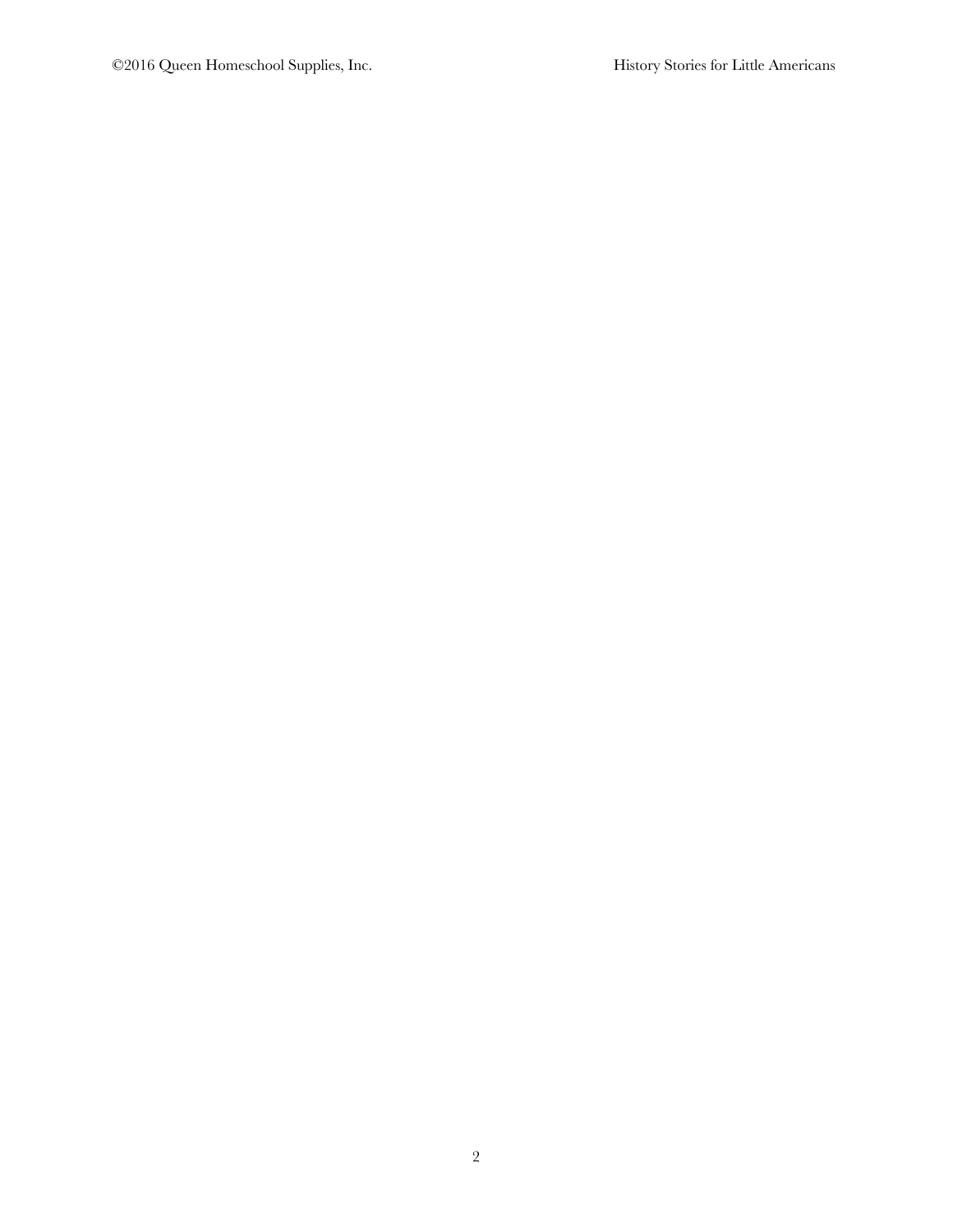## D*ear Reader,*

"*e populari*# *of our best-se*\$*ing "Discovering Nature and Science" curriculum series for children caused us to take another look at the way we taught history.* 

H*aving always used* '*e living book approach recommended by Charlo*)*e Mason, we enjoyed* '*e* \**eedom* '*at simple me*'*od gave us, and found it qui*+ *easy* & *add in addi*,*onal ac*,*vi*,*es for our children which focused around* '*e* ,*me period in which we* f*ound ourselves immersed. But* '*en, as publishers, we found* '*at many of our* c*us*&*mers s*.*uggled wi*' *pu*)*ing* &*ge*'*er addi*,*onal ac*,*vi*,*es and resources, such as discussion questions, further researching and writing, and the occasional activity to go along* with the study of history.

A*s a homeschool mom myself, I must admit,* '*e* '*ought of not having* & *come up wi*' *ideas* to supplement everyday of the school year was appealing to me as well. And so, as u*sual, I* &*ok it upon myself* & *put* &*ge*'*er a his*&*ry curriculum* '*at would keep* '*e* focus on Charlotte Mason's philosophy of using living books as a base, while integrating s*ome of* '*e o*'*er ac*,*vi*,*es our cus*&*mers were asking for.*

This series is the result of our efforts. I pray you find them rewarding, simple to use, and *a brea*' *of* \**esh air in* '*e world of homeschool his*&*ry curriculum.*

I*n Christ's Service,*

D*r. Sandi Queen, ND* A*u*'*or and Publishe*r *2016*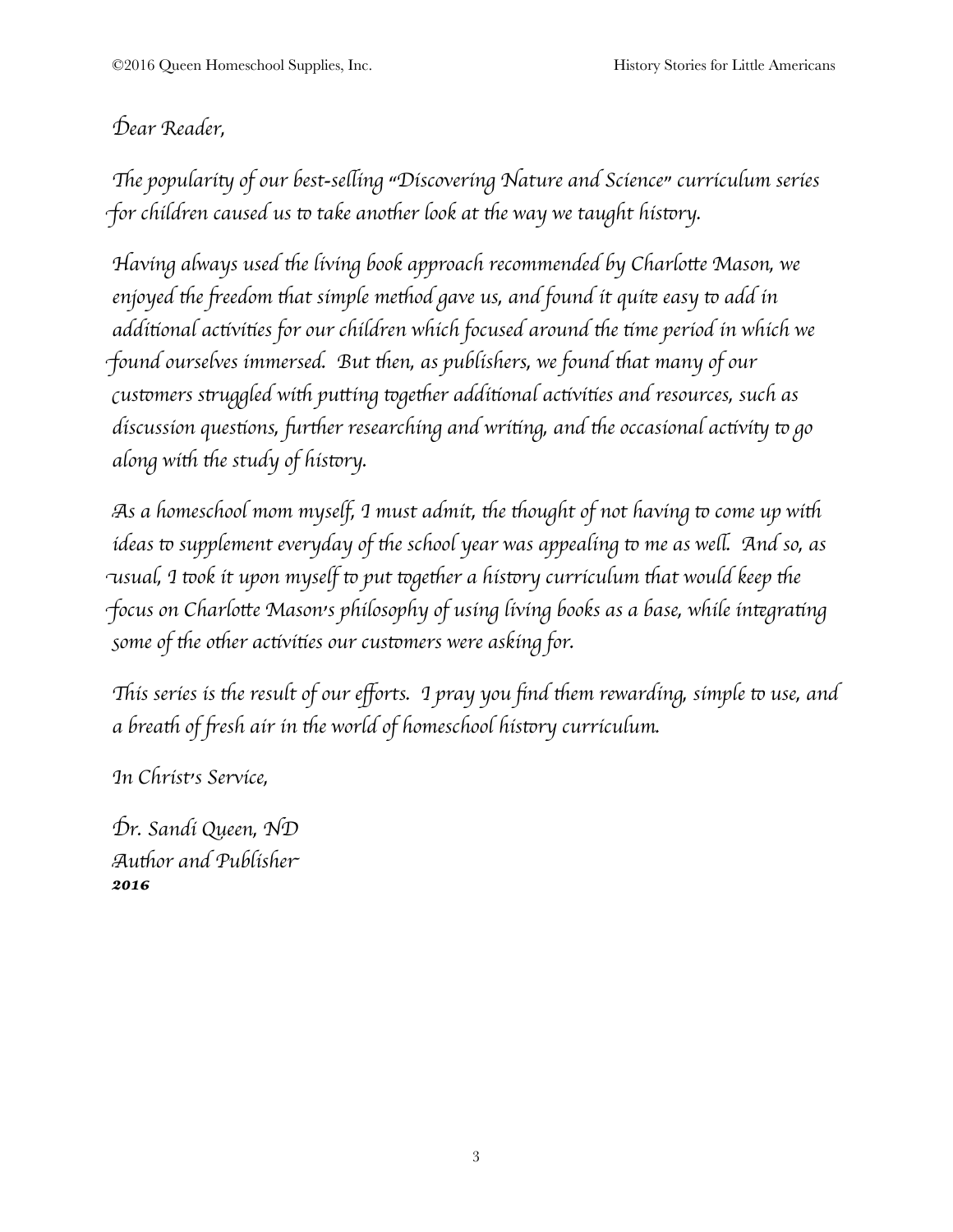#### **How to Use:**

Like all the curriculum we publish, this series is set up very simply, and may be used by students of a variety of ages. Each volume focuses on a different time period in history, and each week's lesson has a true history story to introduce the week's lesson.

This particular volume is geared toward children who are not yet ready to do the researching and writing activites and looking up weekly vocabulary words, such as is featured in the books in this series which are geared toward older children.

On Mondays, your child will learn new vocabulary words pertinent to understanding the history of the chosen time period. On Tuesday, he will read the chapter for that week, where the new history lesson is introduced. For pre-readers, this portion may be done with you, the parent, reading the story aloud. The rest of that week is spent digging more deeply into the chosen time period through drawing, coloring, building a timeline, and other activities that help bring your chosen time period to life. When building the timeline, since stories may not always be in chronological order, you will place them according to their time in history, allowing the student to see the overlap of different people and events. Each new lesson begins a new week. It's truly that simple.

Because this book is consumable and may not be photocopied, each child will need his own book to write in. You may copy the timeline pictures if you don't want to cut them out of your student's book.

For the student who is older and able to do the reading on his own, this book may be used independently if you wish. Our intent is to keep things engaging and enjoyable, and simple for families. Using multiple copies of the same book for multiple ages, or even different books for different ages of children allows for simplicity, and it's always nice when you can all be studying the same thing at the same time, even though everyone is working at his own level.

#### **For Additional Enhancement:**

We publish another series called "Observing History Through Picture Study," which are different sets of full color paintings, each painted during a specific time period by artists of that time period. Each painting depicts something from everyday life during that era, and really helps bring your chosen time period to life by giving beautiful visual representation. A study guide is included which tells more about each painting, its artist, what is going on in the painting, and how that pertains to life during that time in history. While not mandatory to use with this series, it does make a nice addition.

There is also a list of additional resources in the back, which are purely optional, but will enhance the study of this time period if you should choose to add them.

#### **And Now....Let Us Begin.**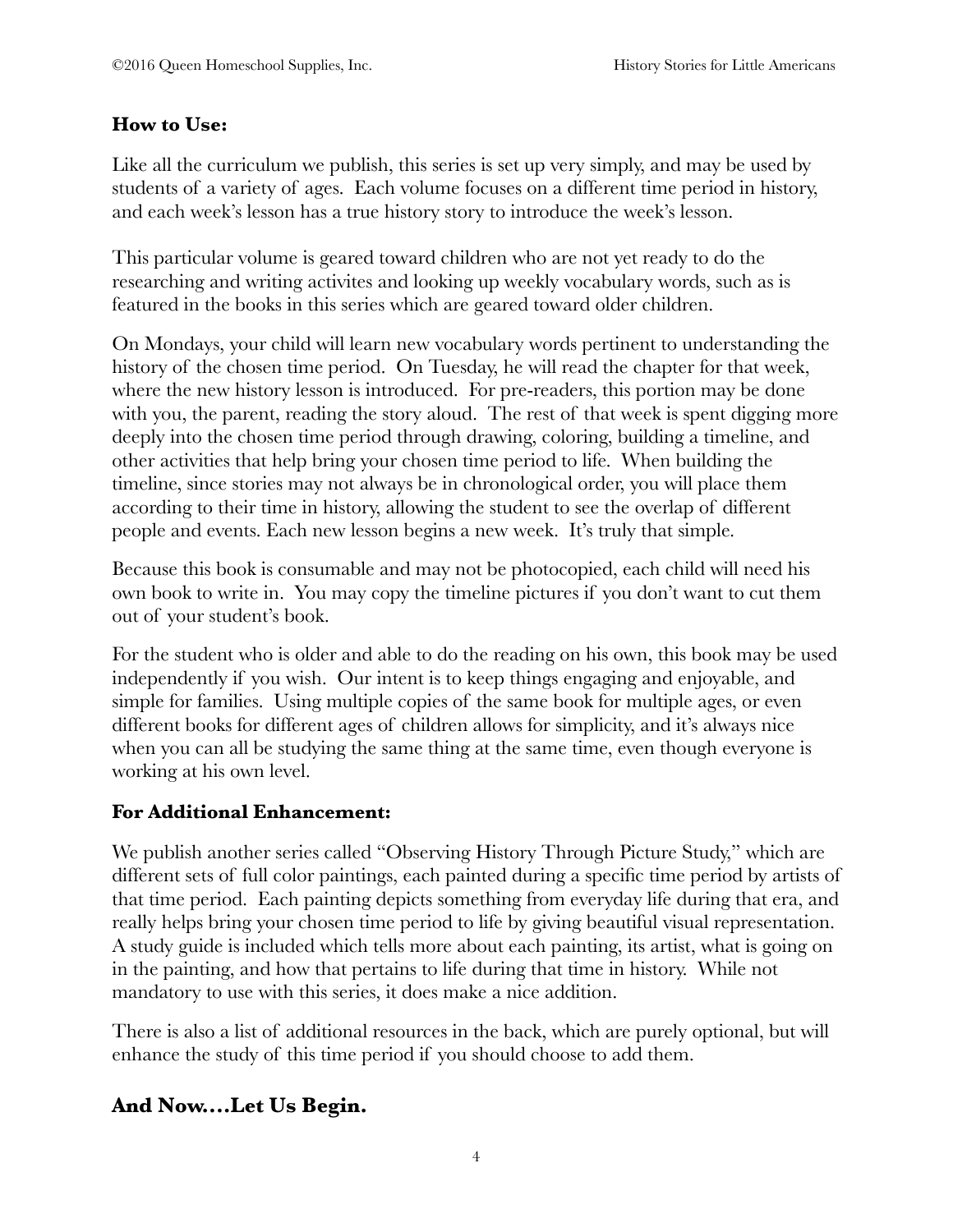### **Lesson 1, Day 1: Vocabulary**

One of the words in this week's story that will help you understand this time period better is **canoe**.

A canoe is a long, thin, lightweight boat which the user maneuvers with oars or paddles. The Indians often made canoes out of a lightweight framework of wood, covered with stretched skins. Sometimes they made canoes out of hollowed-out logs.

Here is a picture of a canoe:

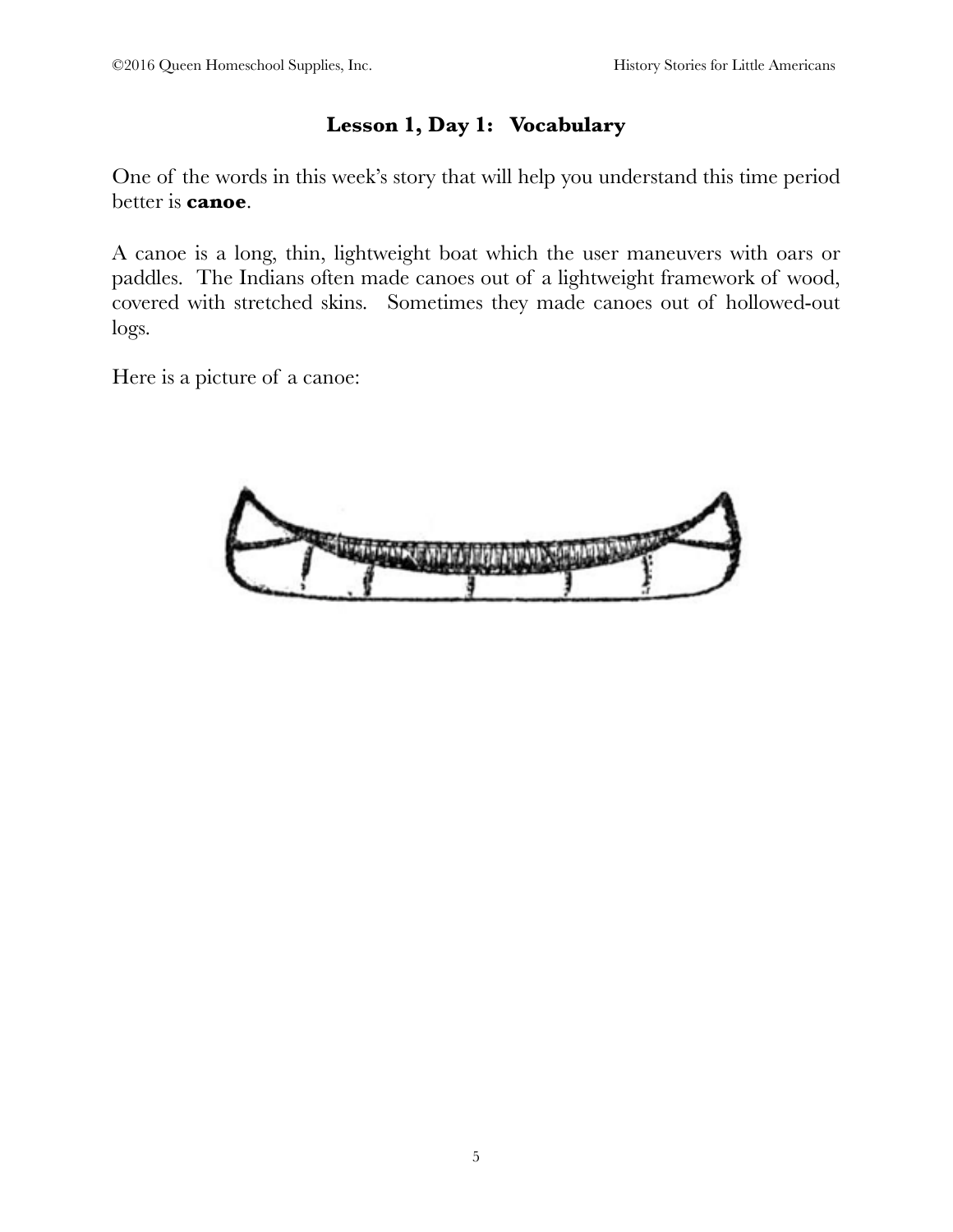### **Lesson 1, Day 2: To Read**

#### **Marquette in Iowa**

The first non–native men to go into the middle of our country were Frenchmen. The French had settled in Canada. They sent missionaries to preach to the Indians in the West. They also sent traders to buy furs from the Indians.

The Frenchmen heard the Indians talk about a great river in the West, but no Frenchman had ever gone far enough to see the Mississippi.

Marquette was a priest. Joliet was a trader. These two men were sent to find the great river that the Indians talked about.

They traveled in two birch canoes. They took five men to paddle the canoes. They took some smoked meat to eat on the way. They also took some Indian corn. They had trinkets to trade to the Indians. Hatchets, and beads, and bits of cloth were the money they used to pay the Indians for what they wanted.

The friendly Indians in Wisconsin tried to persuade them not to go. They told them that the Indians on the great river would kill them. They also told them that there was a monster in one part of the river. They said that this monster roared so loudly that he could be heard a long way off. They said that the monster would draw the travelers down into the water.

But Marquette and the men with him thought they would risk the journey. They would not turn back for fear of monsters.

The two little canoes went down the Wisconsin River. After some days they came to the Mississippi. More than a hundred years before, the Spaniards had seen the lower part of this river. But no white man had ever seen this part of the great river. Marquette did not know that any white man had ever seen any part of the Mississippi.

The two little canoes now turned their bows down the river. Sometimes they saw great herds of buffalo. Some of these came to the bank of the river to look at the men in the canoes. They had long, shaggy manes which hung down over their eyes.

For two weeks the travelers paddled down the river. In all this time they did not see any Indians. After they had gone hundreds of miles in this way, they came to a place where they saw tracks in the mud. It was in what is now the State of Iowa.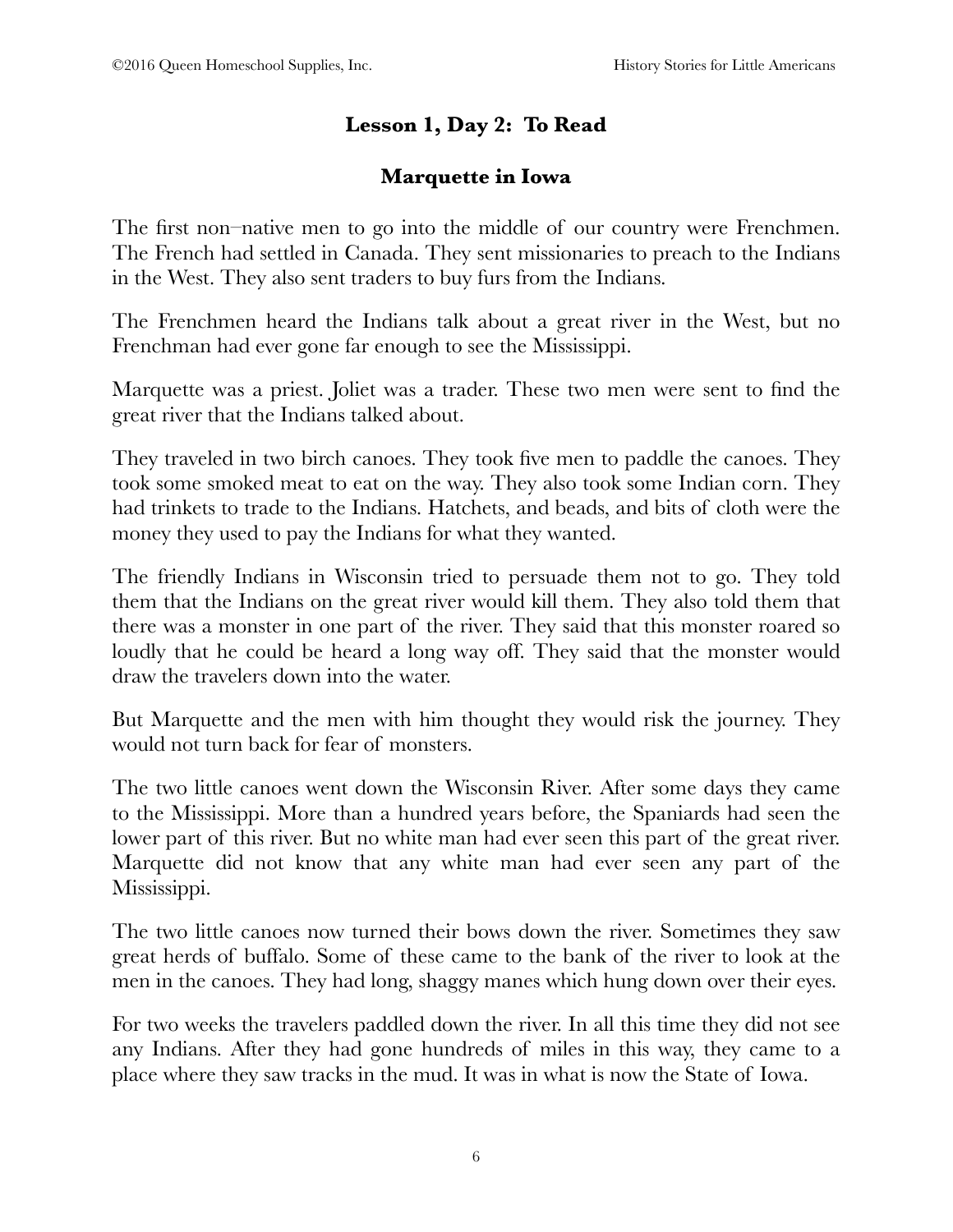Marquette and Joliet left the men in their canoes and followed the tracks. After walking for two hours, they came to an Indian village. The Frenchmen came near enough to hear the Indians talking. The Indians did not see them.

Joliet and Marquette did not know whether the Indians would kill them or not. They said a short prayer. Then they stood out in full view, and gave a loud shout.

The Indians came out of their tents like bees. They stared at the strangers. Then four Indians came toward them. These Indians carried a peace pipe. They held this up toward the sun. This meant that they were friendly.

The Indians now offered the peace pipe to the Frenchmen. The Frenchmen accepted it. This was the Indian way of saying, "We are friends."

Marquette asked the Indians what tribe they belonged to. They told him that they were of the tribe called the Illinois.

They took Joliet and Marquette into their village. They came to the door of a large wigwam. A chief stood in the door. He shaded his eyes with both hands, as if the sun were shining in his face. Then he made a little speech.

He said, "Frenchmen, how bright the sun shines when you come to see us! We are all waiting for you. You shall now come into our houses in peace."

The Illinois Indians made a feast for their new friends. First they had mush of corn meal, with fat meat in it. One of the Indians fed the Frenchmen as though they were babies. He put mush into their mouths with a large spoon.

Then came some fish. The Indian that fed the visitors picked out the bones with his fingers. Then he put the pieces of fish into their mouths, then gave them some roasted dog. The Frenchmen did not like this. Lastly, they were fed with buffalo meat.

The next morning, six hundred Indians went to the canoes to tell the Frenchmen goodbye. They gave Marquette a young Indian slave. And they gave him a peace pipe to carry with him.

When Marquette and his men left the Illinois, they went on down the river. The friendly Illinois had told them that the Indians they would see were bad, and that they would kill any one who came into their country.

The Frenchmen had heard before this that there were monsters in the river. One day they saw some high rocks with pictures painted on them. The ugly pictures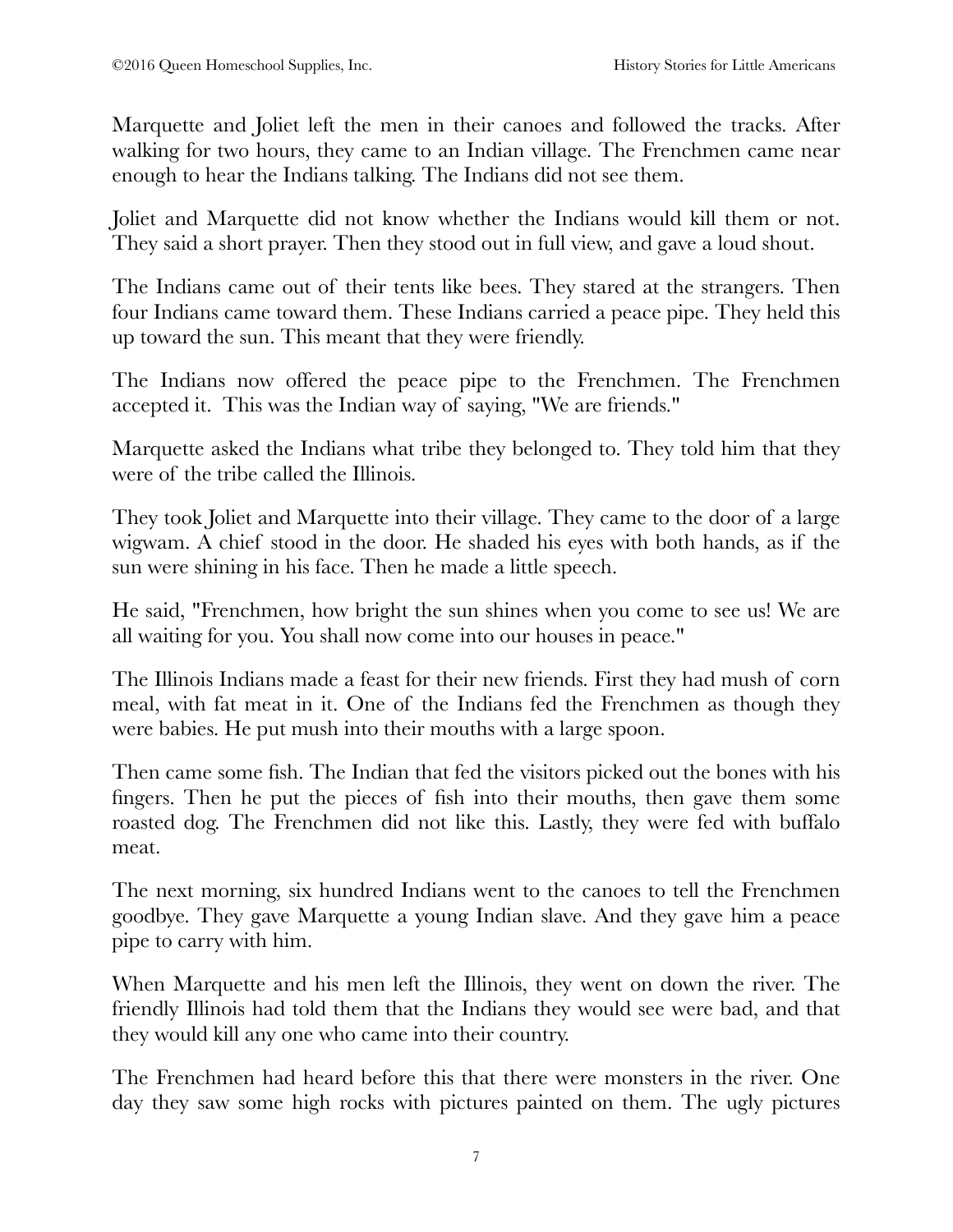made them think of these monsters. They were painted in red, black, and green colors. They were pictures of two Indian demons or gods.

Each one of these monsters was about the size of a calf. They had horns as long as those of a deer. Their eyes were red. Their faces were like a man's, but they were ugly and frightful. They had beards like a tiger's. Their bodies were covered with scales like those on a fish. Their long tails were wound round their bodies, and over their heads, and down between their legs. The end of each tail was like that of a fish.

The Indians prayed to these ugly gods when they passed in their canoes. Even Marquette and his men were a little frightened when they saw such pictures in a place so lonely. The Frenchmen went down the river about twelve hundred miles. Sometimes the Indians tried to kill them, but by showing the peace pipe they made friends. At last they turned back. Joliet went to Canada. Marquette preached the Gospel of Jesus Christ to the Indians in the West until he died.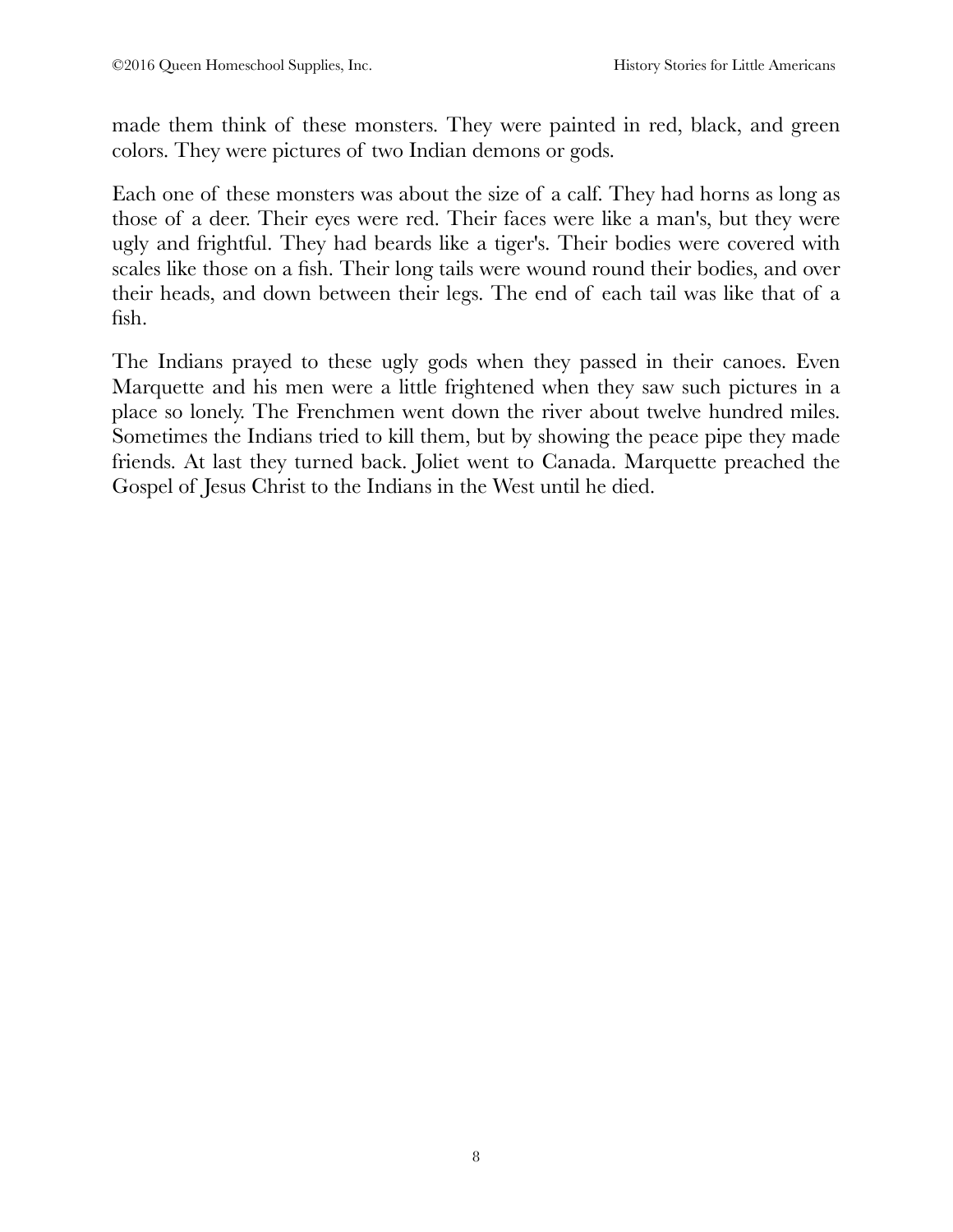#### **Lesson 1, Day 3: To Draw**

One of the animals Marquette and Joliet saw on their journey was buffalo. Copy this drawing of a buffalo in the box below.



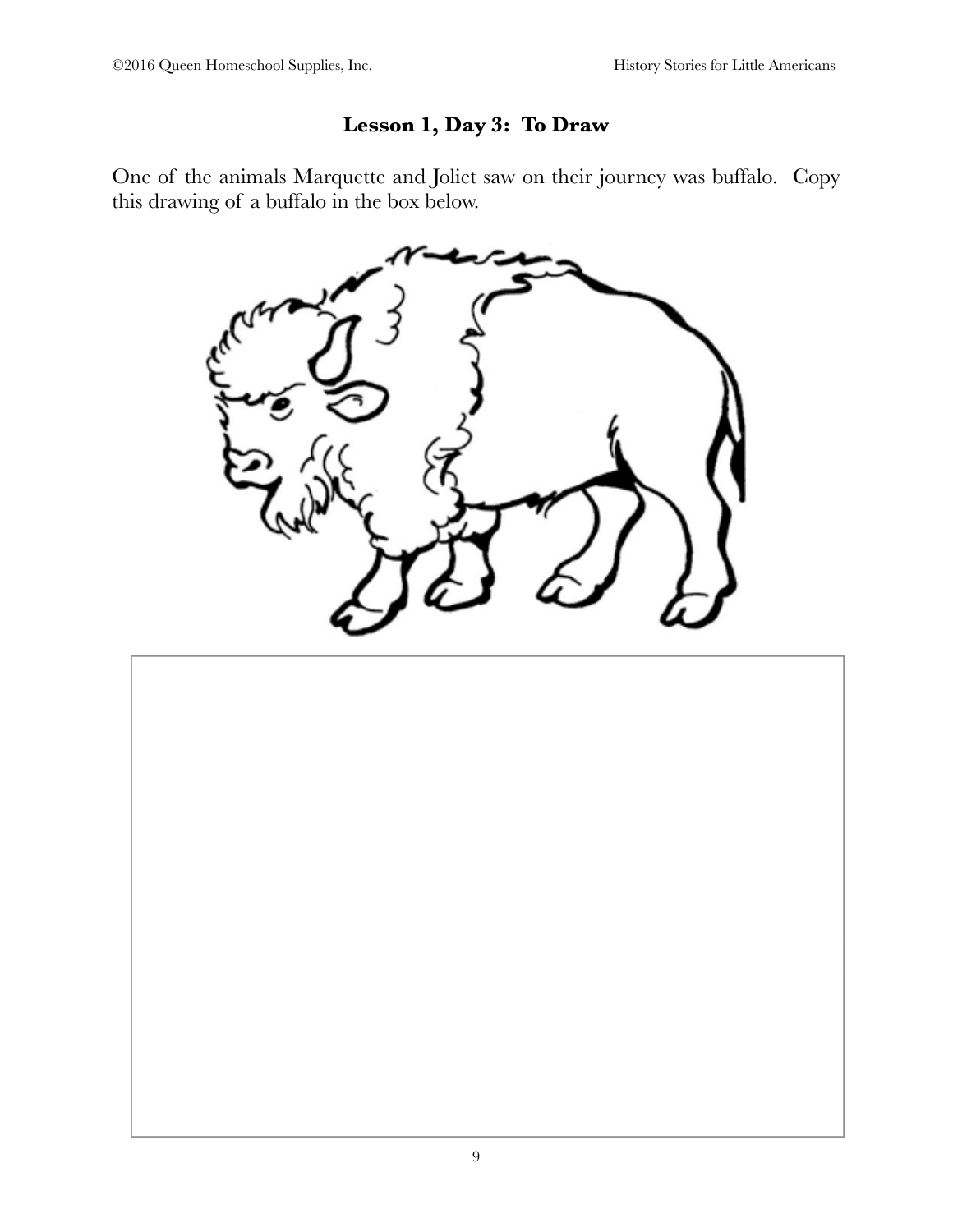#### **Lesson 1, Day 4: To Color**

The Indians Marquette and Joliet met lived in teepees like these. These were portable homes with holes in the top so that smoke from a fire could escape. Indians sometimes decorated their teepees so that each one was unique. Decorate these teepees as you like.

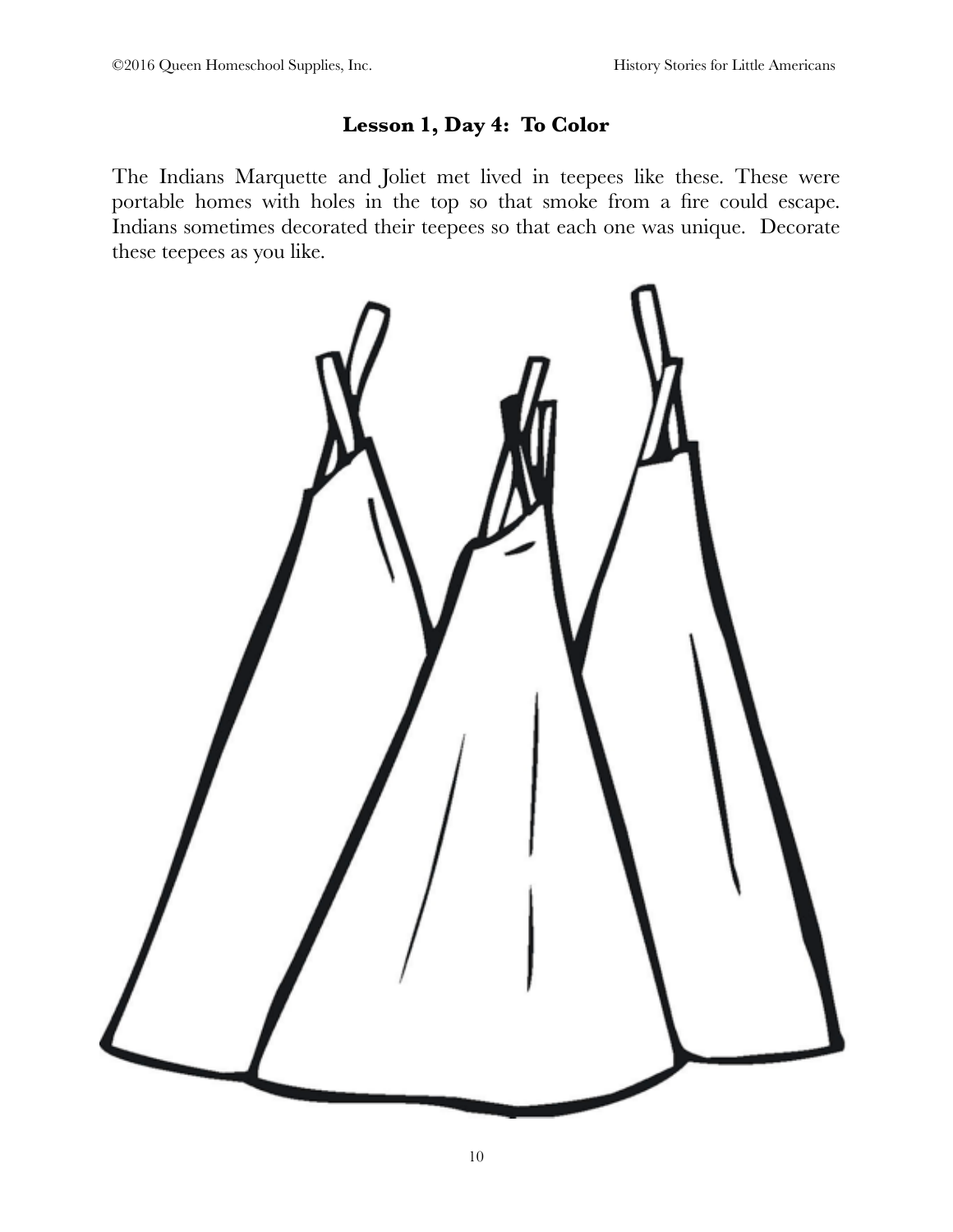#### **Lesson 1, Day 5: Timeline of Events**

In the back of this book is a timeline that covers the time periods studied throughout this book. Add the time of the events mentioned in this chapter, and add them to your timeline. You will add to this timeline each week. This will allow you to see the overlap of the time periods being studied in this course.

Today, you will add your first event to your timeline with the help of your parent. Add the event of Marquette and Joliet's Expedition to explore the area of the Mississippi River in 1673.



Here is the picture to add to your own timeline. Instructions are in the back of this book.

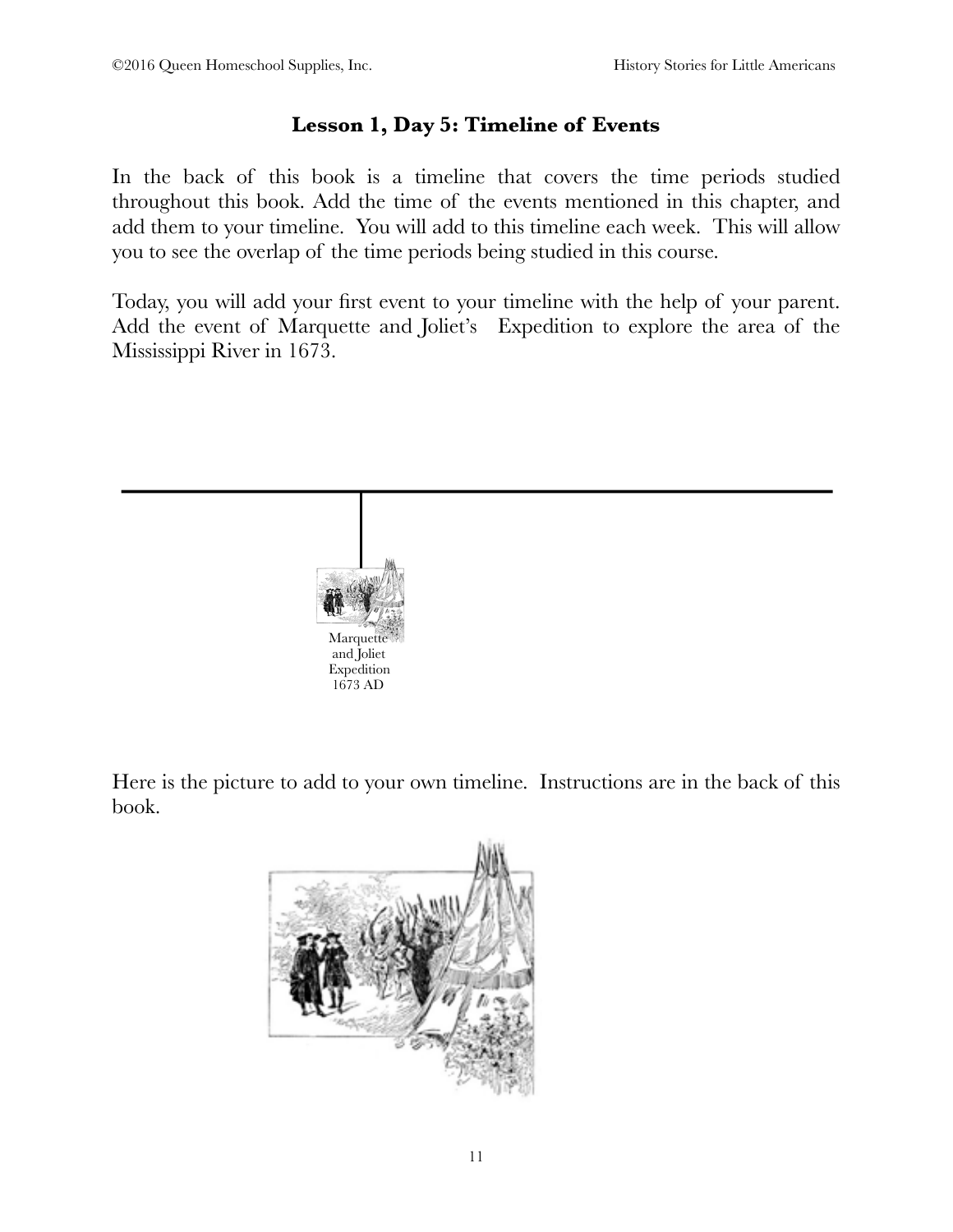#### **Lesson 2, Day 1: Vocabulary**

One of the words in this week's story that will help you understand this time period better is **wampum**.

Wampum was something the Indians of this day used both for decorating themselves by wearing it as a belt, but also as money. It was made from small beads made from shells and strung together.

Here is a picture of wampum:

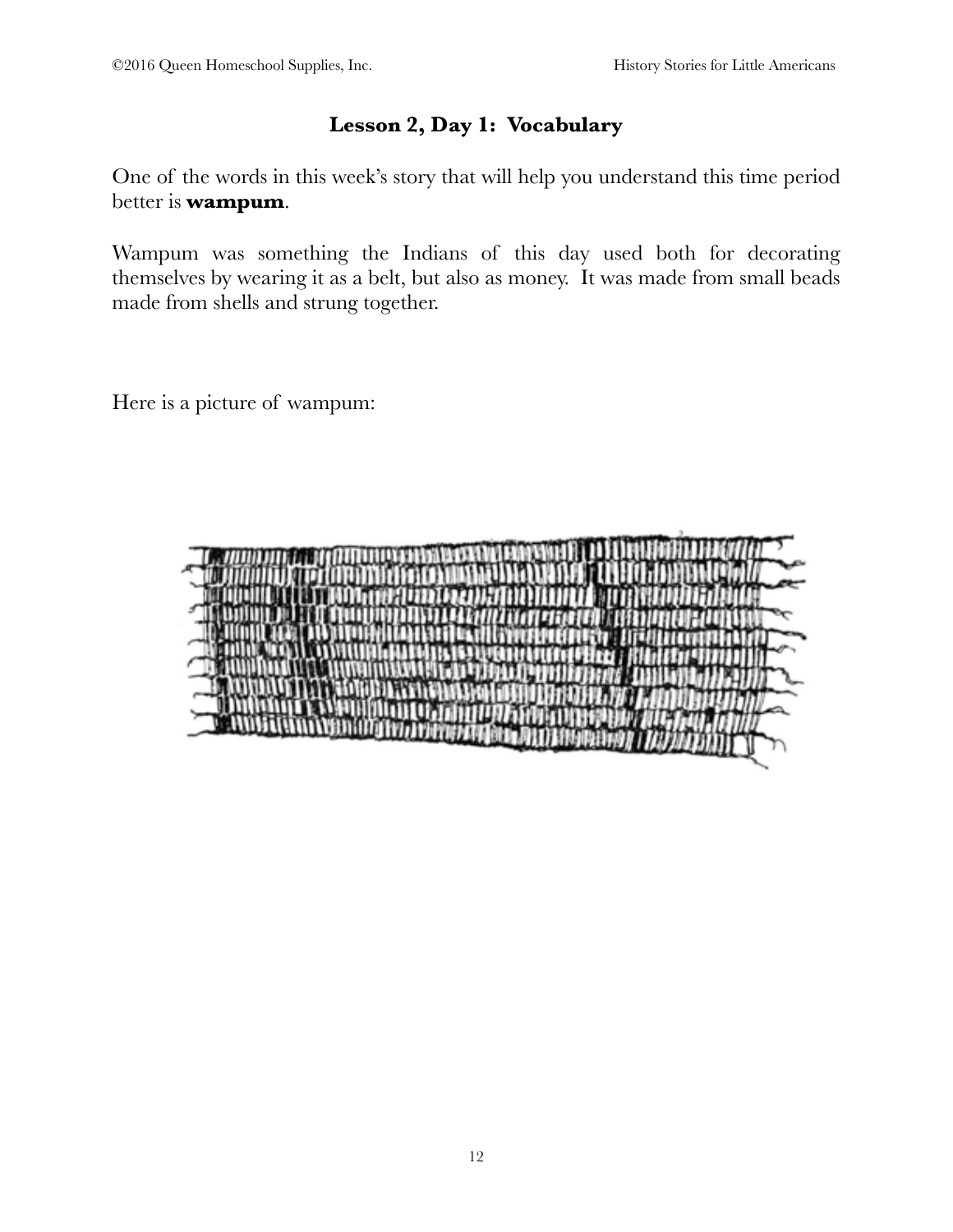#### **Lesson 2, Day 2: To Read**

#### **William Penn and the Indians**

The King of England gave all the land in Pennsylvania to William Penn. The King made Penn a kind of king over Pennsylvania. Penn could have made the laws of this new country, but he let the people make their own laws.

Penn wanted to be friendly with the Indians. He paid them for all the land his people wanted to live on. Before he went to Pennsylvania, he wrote a letter to the Indians. He told them in this letter that he would not let any of his people do any harm to the Indians. He said he would punish anybody that did any wrong to an Indian. This letter was read to the Indians in their own language.

Soon after this, Penn got into a ship and sailed from England. He sailed to Pennsylvania. When he came there, he sent word to the tribes of Indians to come to meet him.

The Indians met under a great elm tree on the bank of the river. Indians like to hold their solemn meetings outdoors, sitting on the ground.

When Penn came to the place of meeting, he found the woods full of Indians. As far as he could see, there were crowds of Indians. Penn's friends were few. They had no guns.

Penn had a bright blue sash round his waist. One of the Indian chiefs, who was the great chief, put on a kind of cap or crown. In the middle of this was a small horn. The head chief wore this only at such great meetings as this one.

When the great chief had put on his horn, all the other chiefs and great men of the Indians put down their guns. Then they sat down in front of Penn in the form of a half-moon. Next, the great chief told Penn that the Indians were ready to hear what he had to say.

Penn had a large paper in which he had written all the things that he and his friends had promised to the Indians. He had written all the promises that the Indians were to make to his people. This was to make them friends. When Penn had read this to them, it was explained to them in their own language. Penn told them that they might stay in the country that they had sold to the settlers. The land would belong to both the Indians and the settlers.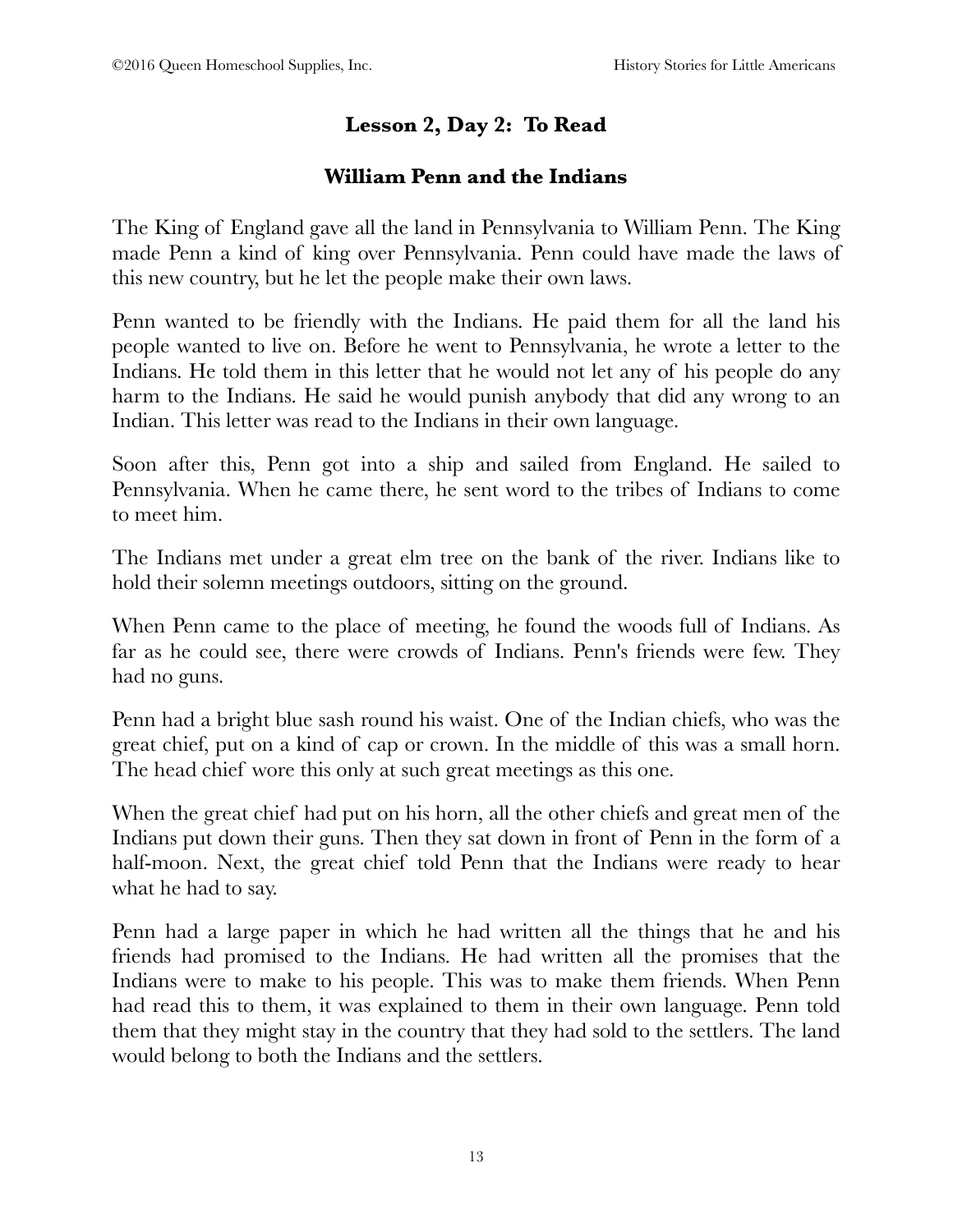Then Penn laid the large paper down on the ground. That was to show them, he said, that the ground was to belong to the Indians and the settlers together.

He said that there might be quarrels between some of the settlers and some of the Indians, but they would settle any quarrels without fighting. Whenever there was a quarrel, the Indians were to pick out six Indians. The settlers would also pick out six of their men. These were to meet and settle the quarrel.

Penn said, "I will not call you my children, because fathers sometimes whip their children. I will not call you brothers, because brothers sometimes fall out. But I will call you the same person as us. We are the two parts of the same body."

The Indians could not write, but they had their way of putting down things that they wished to have remembered. They gave Penn a belt of shell beads. These beads are called wampum. Some wampum is white. Some is purple.

They made this belt for Penn of white beads. In the middle of the belt, they made a picture of purple beads. It is a picture of a white man and an Indian. They have hold of each other's hands. When they gave this belt to Penn, they said, "We will live with William Penn and his children as long as the sun and moon shall last."

Penn took up the paper from the ground. He handed it to the great chief that wore the horn on his head. He told the Indians to keep it and hand it to their children's children, that they might know what he had said. Then he gave them many presents of things that they liked. They gave Penn a name in their own language. They named him "Onas." That was their word for a feather. As the settlers used a pen made out of a quill or feather, they called a pen "Onas." That is why they called William Penn "Brother Onas."

Penn sometimes went to see the Indians. He talked to them, and gave them friendly advice. Once he saw some of them jumping. They were trying to see who could jump the farthest. Penn had been a very active boy, and knew how to jump very well. He went to the place where the Indians were jumping. He jumped farther than any of them.

When the great Governor took part in their sport, the Indians were pleased. They loved Brother Onas more than ever.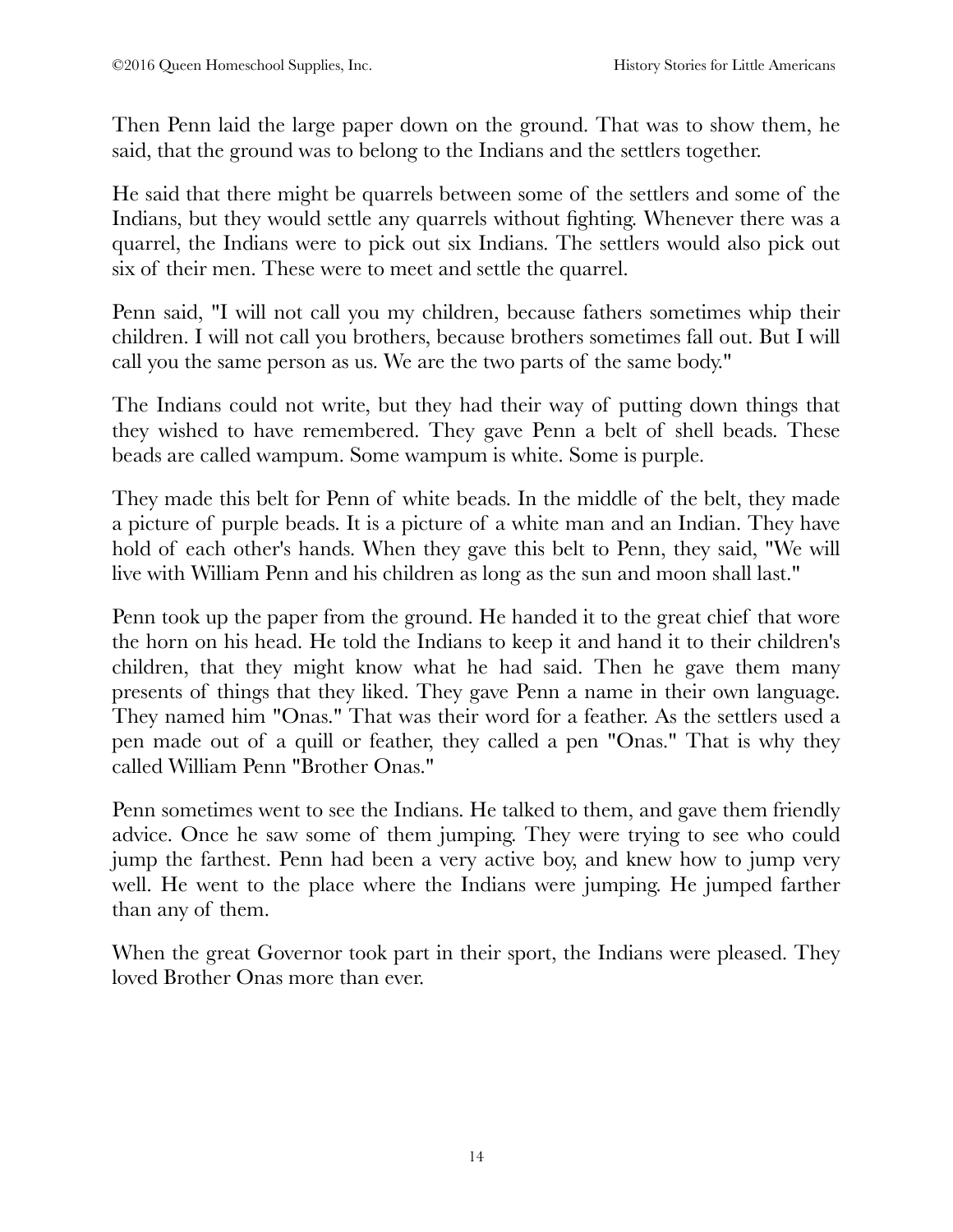#### **Lesson 2, Day 3: To Draw**

Copy the picture of the elm tree, such as the one in our story where the Indians and William Penn met.



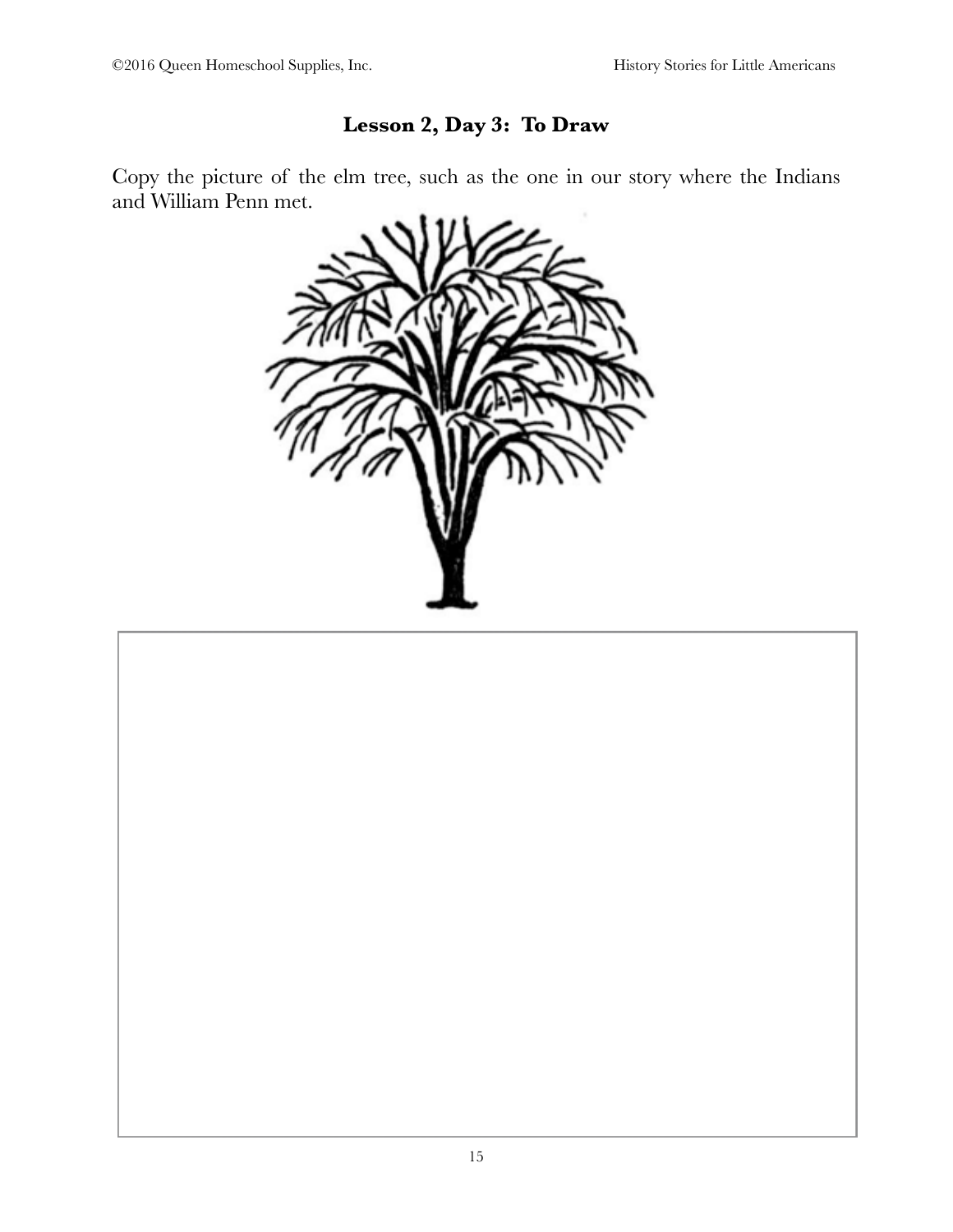#### **Lesson 2, Day 4: To Color**

Color the picture of William Penn. Penn was a Quaker. The Quakers wore dark, plain colored clothing.